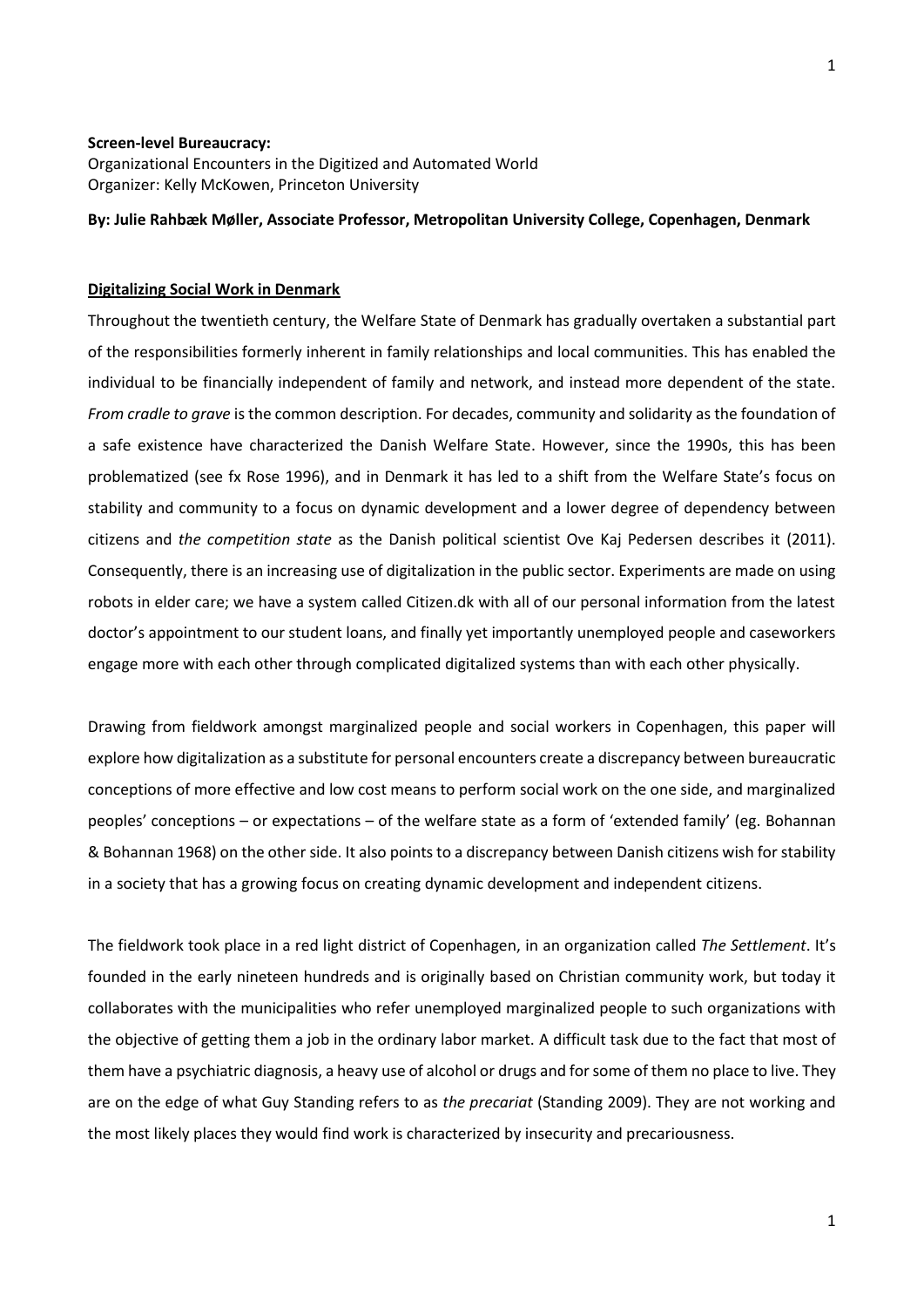# **Case of Selma and Ellen**

Let me start with a case. In the winter of 2015, I was doing fieldwork amongst the users of the Settlement – as well as amongst the social workers and caseworkers that are part of their daily lives. I assisted a woman called Selma in her endeavor to get cash benefit. The case illustrates which spaces of contact open and close when digitalization has replaced a substantial part of the communication between citizens and the people working within the system. Selma is in her late 50ties and her main problem is drinking too much for weeks and months at a time making it difficult for her to be part of a workplace. Her CV is long and interesting, but she hasn't been working for more than 10 years. Her latest attempt was studying to become a social- and health assistant, but she dropped out. Consequently, she needs cash benefit to uphold her life. When talking to her she was utterly lost in a system of bureaucratic procedures and a vast number of caseworkers from different departments who sent her letters and reminders and demanded of her a digital knowledge she did not possess.

Our first task was to scan some documents in order to send by email to a municipal **office** – not a person. Selma does not own a scanner – or a computer – so we used the one in a nearby corner shop. With some efforts, we succeeded to scan to her email and then we had to forward the documents using a computer at The Settlement. The forgotten password to her email was an obstacle as well as finding the correct email for the municipal office. About a week later, she received by post a letter of notification to attend a meeting at the Job Center. We went together thinking we would meet a caseworker. Instead, we were met by a security guard who showed us to a computer from where Selma had to fill out several forms and attach files she did not have. When we were finished, the guard checked the screen and approved.

A few weeks later, she had not heard any news, and we started making calls to different caseworkers who guided us around the system – sometimes back and forth between each other. Most often, I did the talking with Selma sitting next to me either crying or swearing. A caseworker told us, that they did not receive the forms. We walked to the Job Center once more and filled them out again. Following this, we again talked to a vast number of caseworkers with different forms of responsibility for her case: her health status, her right to receive cash benefit, paying out the cash benefit and so forth. It was not clear to us who made decisions on what, but they asked for more documents such as old bills, tax papers, bank statements etc. They only had access to the digital system concerning their own area of responsibility and not until I got hold of a head of office who had access to several digital systems and who took mercy on us, did we succeed in our quest for cash benefit. It took us about a month and a half while Selma gradually became more and more fragile and went on a bender lasting several weeks afterwards. Selma's goal in life is not to receive social income from the State, but to obtain stability in life, financially as well as socially.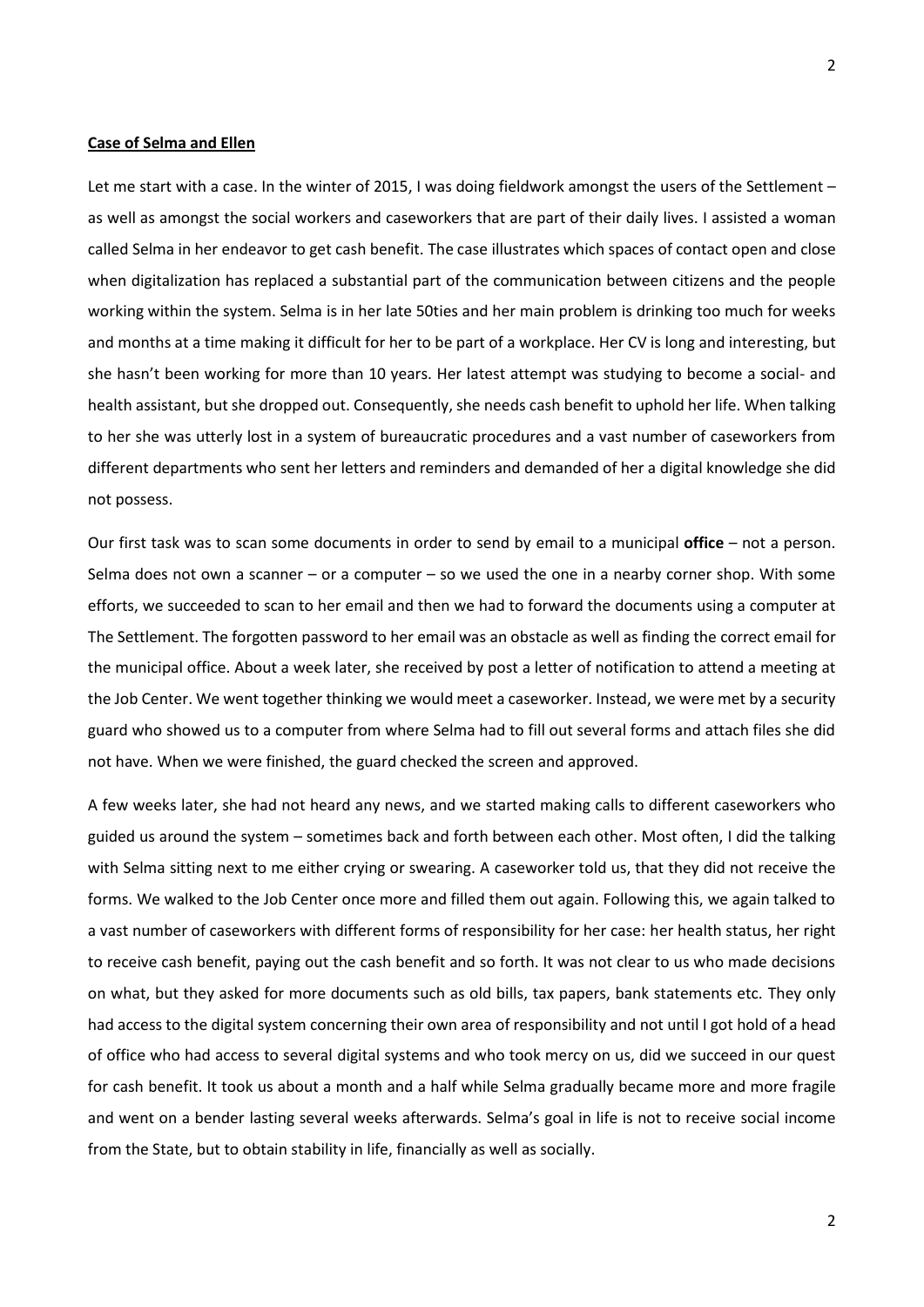Especially one of the caseworkers, Ellen, stressed Selma by her many questions and requests on the phone. We couldn't get a meeting with her, because her office does not engage in personal contact with clients. However, she did agree on an interview with me. On the phone, her voice was sharp and she had been relentless in her demand for documents, but meeting with her gave me an entirely different impression. She was kind and empathic, and in explaining, how the system works, she called it: "A closed shop with no personal access". Digitalization has the replaced the physical interaction with the citizens, and thus she communicates with clients via telephone, skype or email. In her point of view, this has not had the intended effect of making clients more independent. She says that some issues she would be able to deal with right away in a personal meeting because it would be obvious how many resources, the clients have and thus which kind of help is needed.

Ellen explains that differentiated social work has been lost in digitalization and today cases management is uniform – all clients are treated the same way regardless of their different needs. Each case is managed and outcome decided from written forms based mainly on documents even though Ellen and her colleagues are aware that some clients are worse off than others are. Moreover, clients' opportunity to argue their case has been limited. In Ellen's point of view, digitalization has not resulted in procedures that are more effective, but there has been a shift in responsibility of the citizens from the practitioners of the Welfare State and to private organizations collaborating with State institutions – such as The Settlement.

For decades ethnography of the Scandinavian Welfare States have emphasized values such as equality, egalitarian individualism, community and solidarity as key concepts (see fx. Gullestad 1992), but it seems like new concepts are needed in explaining the formation of the State and its relation to the citizens (Bruun, Krøijer og Rytter 2016).

#### **Development and stability**

The case of Selma shows us not only the frustrations that arise when marginalized people engage with bureaucratic digitalized systems, but on a higher note it points to a discrepancy between citizens' wish for financial and social stability on the one side – and on the other side the State's stipulation of a dynamic development and independence from the Welfare State.

Stability has changed from being a fundamental value to an illegitimate wish to maintain citizens in dependency of the State – including people with complex social problems who are not part of the ordinary labor market. Anthropological research in different areas within the Danish Welfare State points to a society that is torn between those who are part of the labor market and display an appropriate amount of independence – and those who are unemployed or will not show sufficient initiative to be part of the labor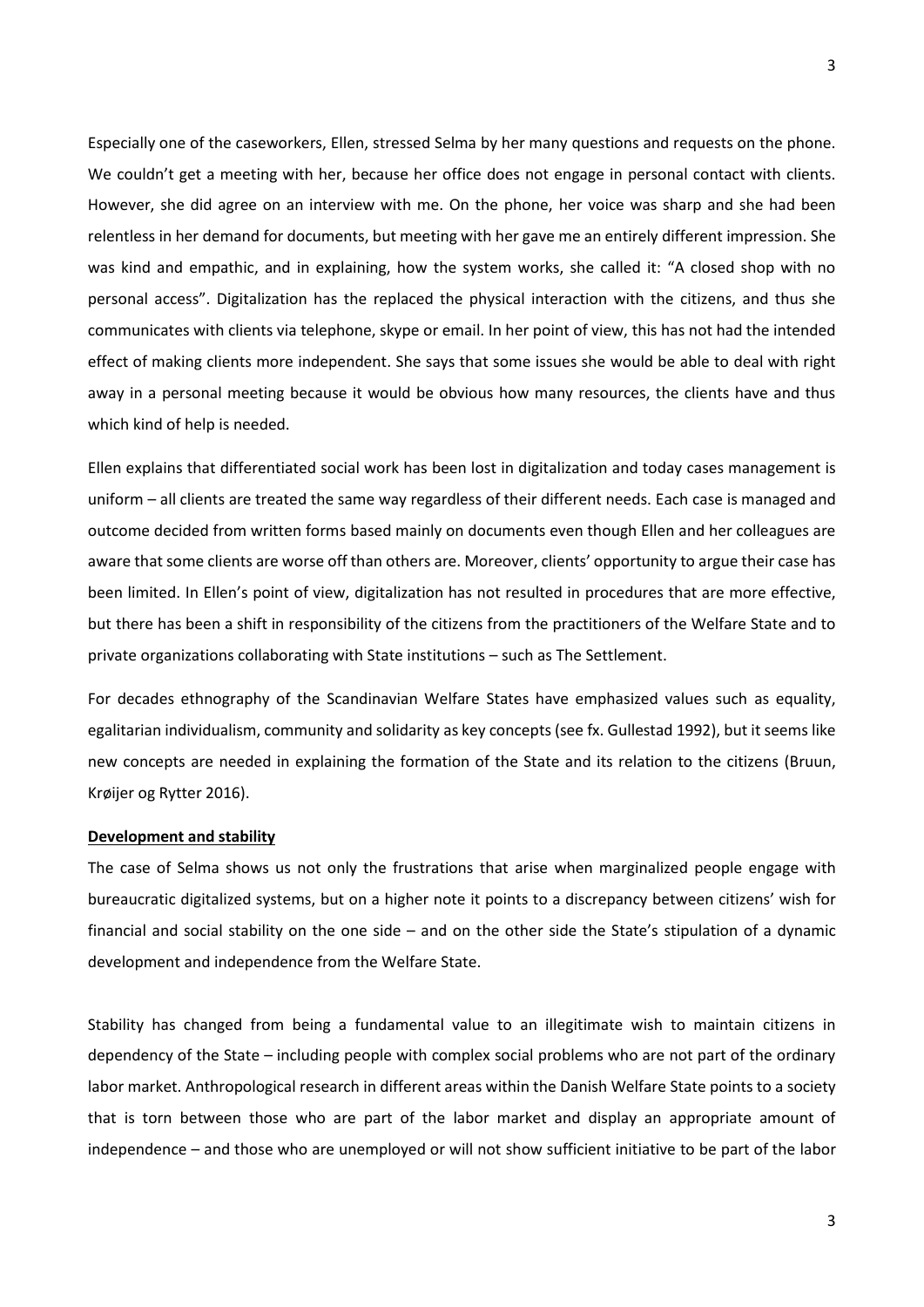market. These groups of people, such as homeless, unemployed, mentally ill, handicapped, substance users, refugees etc., are being marginalized and to a certain extent they feel and are perceived as outcasts and stagnated (Bruun, Krøijer & Rytter 2016: 29).

Another way of explaining this is by turning to the anthropological concept 'liminality' originally developed by Arnold van Gennep (1909) and further developed by Victor Turner (1967) in his studies of rituals and rites. In this context, liminality serves to show the transition between working and being unemployed. It seems like the numerous political reforms in the labor market area combined with the shift from the State's focus on stability to enhancing dynamic development has resulted in a blind angle in relation to marginalized people with more problems than unemployment.

The logic behind these political reforms is that unemployment is a temporary crisis you have to go through in order to return to the ordinary labor market and thus a legitimate position in society. For many people this would be the case, but for marginalized groups, unemployment is not a temporary state but a symptom of other problems, which cannot be solved bureaucratically by economic incentives or by using complex digital systems. In an organizational as well as identity context, liminality indicates that a potentially better life is awaiting these people on the other side – and thus a greater independence of the Welfare State. But there seems to be a lack of acknowledgement of the chronicity in marginalized people's condition of life. Even though a crisis is mostly perceived as a temporary condition, for a great many people it is well rooted in life (Vigh 2008). The people described in this paper is living in a constant fear of losing control over their substance abuse, of losing their home (if they have one), of losing each other because their social network is fragile, and of losing their cash benefit due to technological difficulties.

The invisibility in the liminal phase, as described by Turner, is characterized by being *betwixt and between* – the persons are no longer classified as what they were and not yet classified as what they will become (Turner 1967: 96). The difference between the marginalized people of Copenhagen and the Ndembu people, from Turners work, is that the former does not have a safe route back to society. Or put in a different way: there is not an unambiguous idea of what their position in society ought to be if they cannot work.

# **Conclusion**

The British anthropologist Richard Jenkins wrote in his monography "Being Danish" that Danes to a high degree accepts the State's interference – as we would with a watchful neighbor. We are provided with numbers at birth, we have a name law – and generally, our identities from birth are created through State